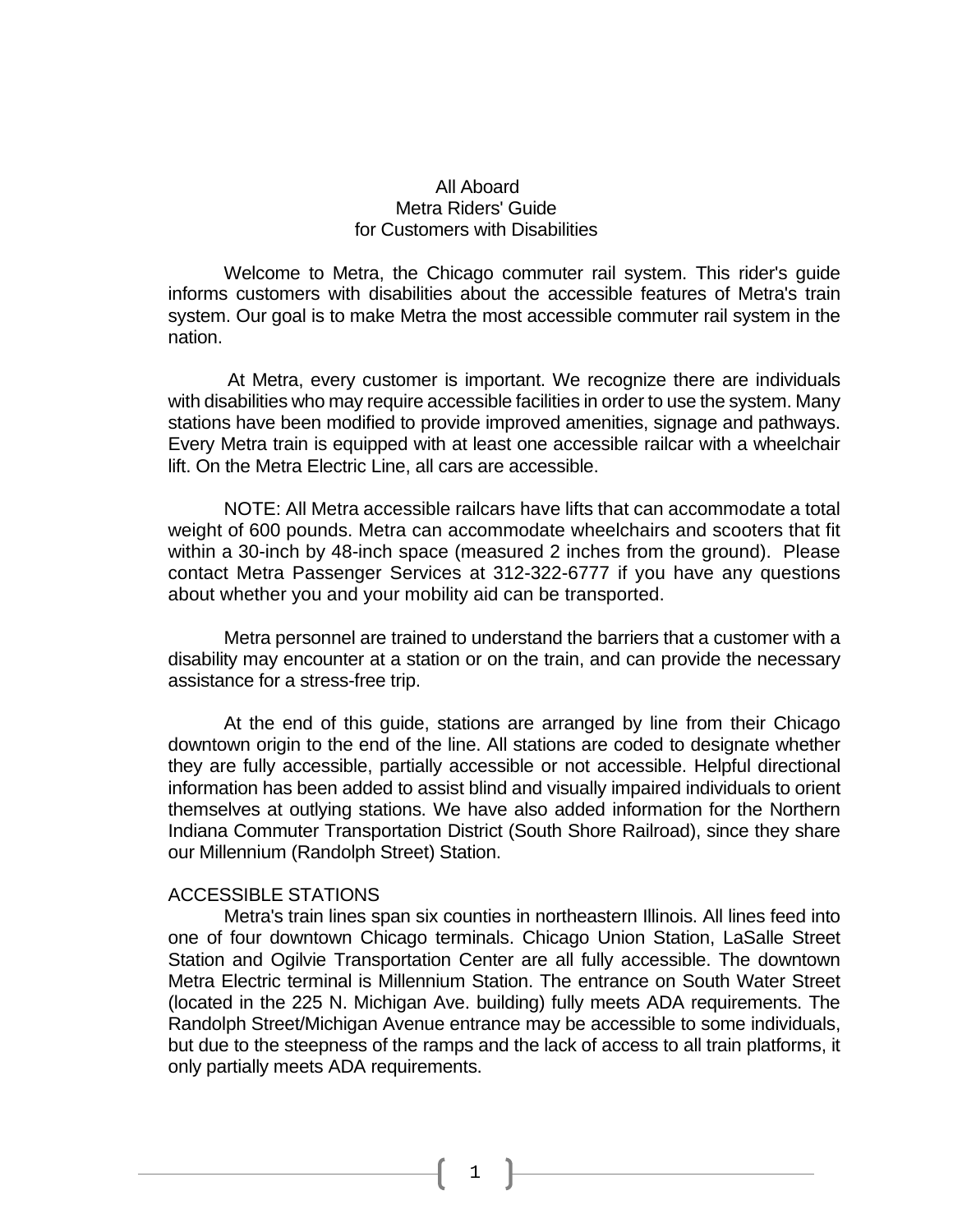On each of Metra's lines, many stations are fully accessible and meet ADA regulations. Fully accessible stations have accessible parking (where parking is available), ramps and/or elevators, improved signage and bright yellow tactile strips at platforms.

In addition, partially accessible train stations still may be usable by some individuals with disabilities. The designation "partially accessible," means that the station meets some, but not all, of the ADA requirements. Customers who use mobility devices at partially accessible stations will be able to access train platforms from the street. However, ramps, ticket counters and/or buildings and shelters may not fully conform to ADA guidelines. These stations are designated as partially accessible so as not to deter customers from using facilities that may be usable to them. At present, 80 percent of Metra's 242 stations are either fully or partially accessible. These stations represent more than 95 percent of Metra's systemwide boardings. Each year, more stations are reconfigured to meet ADA standards. Customers may refer to the Stations Guide for Customers with Disabilities and/or call Metra's Passenger Services Department at 312-322-6777 or TTY 312-322-6774 to check the level of accessibility at stations they plan to use.

Fully accessible stations are also equipped with a visual public address system to provide service messages for customers who are hearing impaired. To assist passengers who are visually impaired, all downtown terminals have audible track announcements and strategically positioned departures monitors with continuous audible information.

#### BEFORE THE RIDE

The train schedule for each line provides a complete listing of all train arrival and departure times at each station. To read a train schedule, first locate at the top of the page in colored block, the appropriate direction and the day of the week that you plan to travel. Next, identify the boarding station and follow across to the right to determine the departure time of trains at that station. Select the train time that best meets your needs and move down that column to identify the arrival time at your destination station. These schedules also indicate which stations are accessible. You can find this information to the left of the station listing in the column with the ADA access symbol. Train schedules are available at stations with ticket agents, by calling Metra's Passenger Services Department or by visiting [metrarail.com.](http://www.metrarail.com/) Upon request, Metra can have a timetable produced in Braille. You can request this by calling 312- 322-6777.

#### AT THE STATION

Metra provides accessible parking spaces with appropriate curb cuts for convenient access at all fully accessible stations where parking is available. Each fully accessible station has clearly identified barrier-free paths of travel, via ramps or elevators. Restrooms, where available, are also accessible. Information about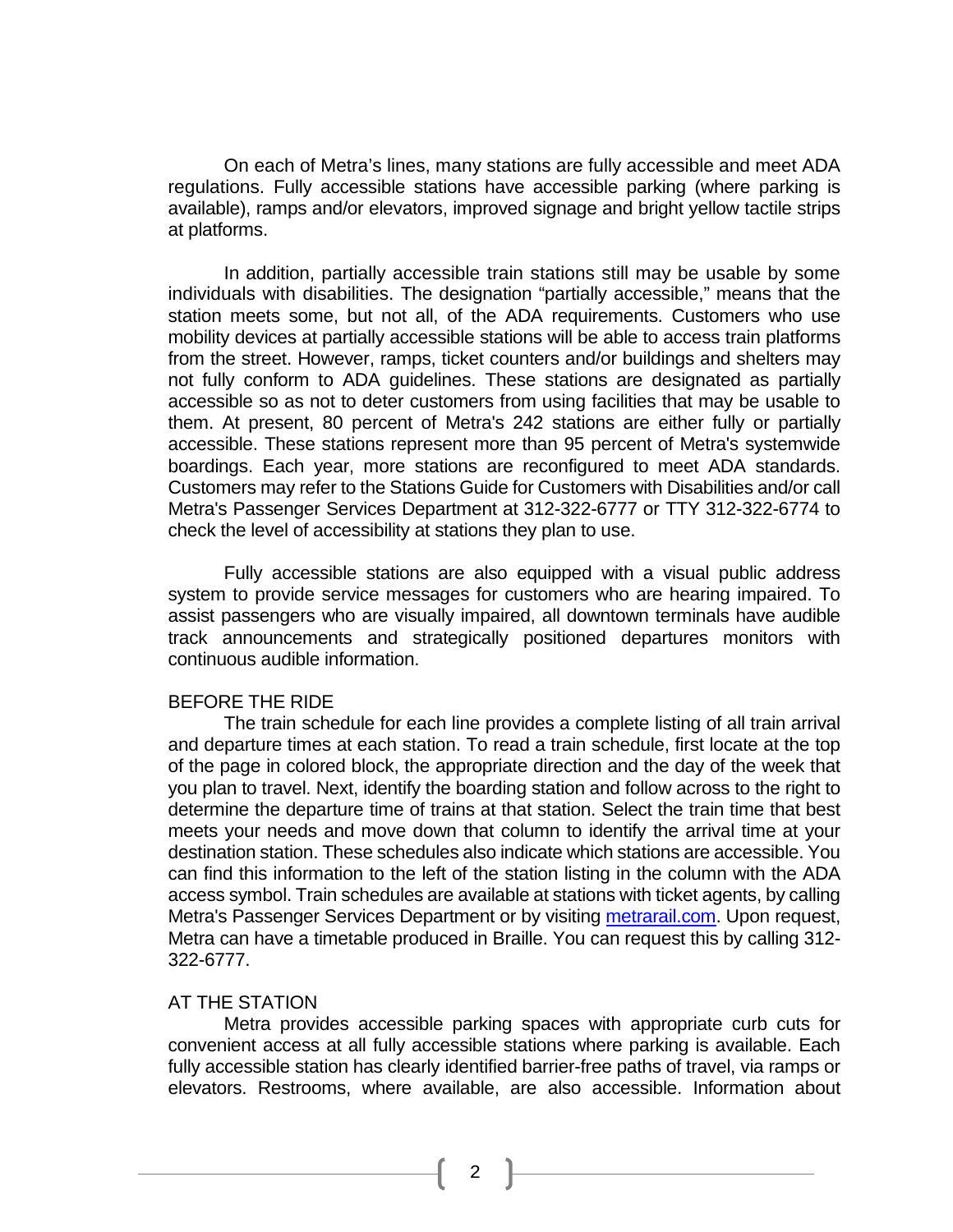accessible parking and station layout is available by calling Metra's Passenger Services Department at 312-322-6777.

 At present, 21 Metra stations have elevators. Passengers can check the status of any of these elevators by calling 312-322-6925. This elevator status hotline can also be accessed by calling Passenger Services at 312-322-6777 and selecting the appropriate option on the menu.

#### PURCHASING TICKETS

Metra offers a wide variety of ticket types to serve your traveling needs, including Monthly Passes, 10-Ride and One-Way tickets and Saturday or Sunday Day passes. Metra's Ventra app offers those fare options and two more exclusive to the app: the Round Trip Plus, good for unlimited rides on a single day between the zones selected, and Weekend Pass, good for unlimited rides on both weekend days. Reduced fares are available to eligible customers who have a valid RTA Reduced Fare Permit or ADA Paratransit ID card. Additionally, a personal care attendant riding with a customer who has an RTA ADA Paratransit ID card (distinguished with a "P" before the card ID number), may ride on a reduced fare One-Way Ticket. Qualified, low-income individuals may apply for an RTA Circuit Ride Free Permit. For more information about the RTA free and reduced fare programs, contact the RTA Customer Service Center at 312-913-3110.

Metra tickets for any line may be purchased at the downtown stations or at outlying stations where a ticket agent is on duty. Consult your train schedule under *Station Information* to determine if an agent is available at your boarding station. There are also ticket vending machines at all downtown stations. On the Metra Electric Line, credit-card vending machines are available at the 14 busiest stations. (Metra Electric stations are equipped with vending machines because stations on that line generally do not have ticket agents.)

All Metra tickets can also be purchased on your Apple or Android smartphone with the free [Ventra app,](http://metrarail.com/ventra) available in the App Store or Google Play.

Where no ticket agent or vending machine exists, passengers may board the train and purchase a One-Way Ticket with cash from the conductor. However, if an agent is available you elect to purchase the ticket on the train, the conductor will charge an additional \$5. Saturday and Sunday Day Passes can be purchased on the trains without penalty.

Metra accepts Visa, MasterCard, American Express and Discover credit cards for all ticket purchases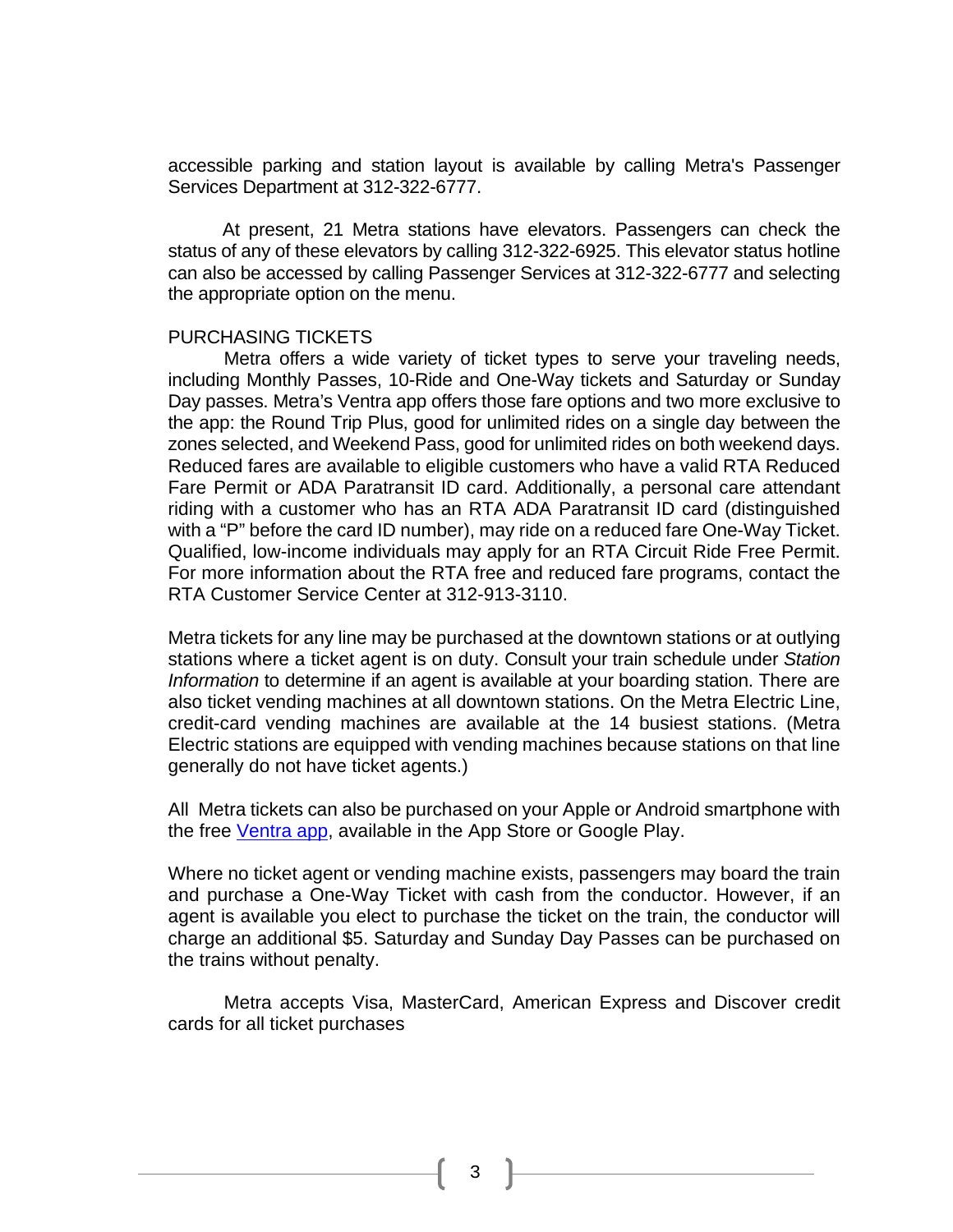### ACCESSING THE PLATFORM

Stairways, as well as designated ramps or elevators, are clearly marked and lead to the station platform. For the safety of all Metra customers, platforms are edged with special tactile, bright yellow tiles.

Service animals are permitted on the Metra system and are welcome on any open car.

At crosswalks, gap fillers have been added next to outside rails to make it easier for passengers to cross the tracks. However, a gap still exists on the inside rails to allow the train's wheels to pass. Customers using wheelchairs, scooters, walkers or crutches should be alert to this when crossing the tracks at crosswalks. If you have any questions about your station, you should call Metra Passenger Services at 312-322-6777

#### BOARDING THE TRAIN

The Metra Electric Line is unique in that most of the stations do not have ticket agents. Passengers who need information at these stations can use the blue Passenger Assistance Link (PAL) telephone. PAL telephones are at the entrance of all Metra Electric stations. After picking up the telephone, passengers will be connected to the first available agent. Passengers who are deaf/hard of hearing can use the TTY at the PAL telephone.

All Metra Electric trains are accessible to passengers using a mobility device. Since the train doors are at the same level as the platform, the conductor will deploy a bridge plate that covers the small gap between the platform and the train car. The bridge plate may also be necessary for passengers who use a mobility aid with narrow wheels or casters that could lodge between the platform and the train car. The conductor can use the bridge plate on any car on the Metra Electric Line. Once on a Metra Electric Line car, there are two seating areas per car reserved for mobility devices. Areas for mobility devices are closest to the vestibule and are accessed by lifting up the fold-down seats.

On other Metra lines, each train has at least one lift-equipped railcar, identified with the International Symbol of Accessibility (i.e., the "wheelchair symbol"). At downtown stations, conductors can advise which railcar is liftequipped. At stations other than downtown, passengers needing to board an accessible railcar should look for the accessible boarding area indicated by an ADA symbol sign.

Customers desiring to use the lift should place themselves at least five feet from the edge of the platform to allow for the full extension of the lift. The conductor will lower the lift and advise when it is safe to board. After a customer is positioned on the lift, (the chair wheel should be locked, if applicable), the conductor will activate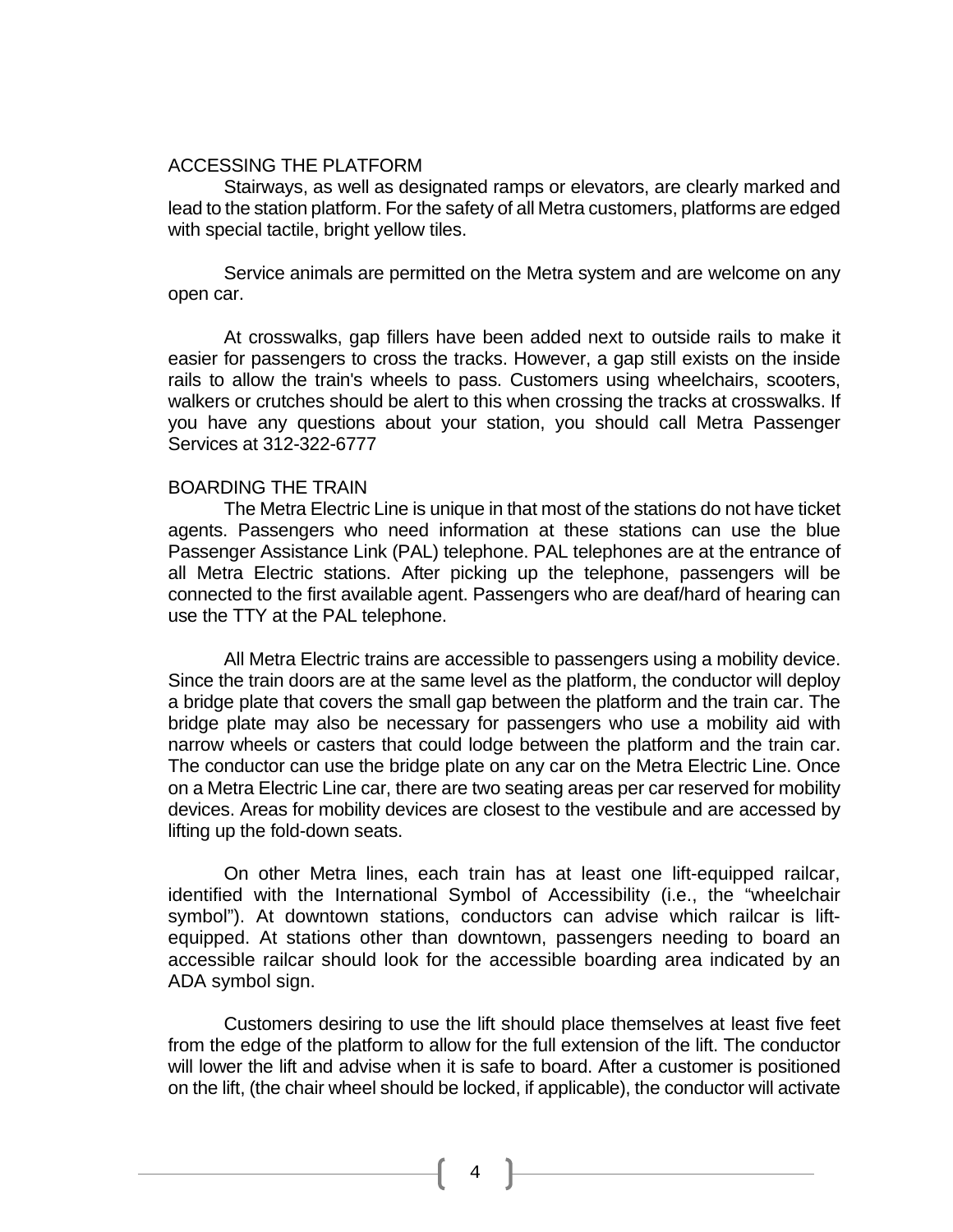the lift, raising it from the station platform.

Handrails on the lift provide stability for users, and a moveable plate prevents a wheelchair from rolling off the lift. Lift operation takes about 60 seconds and a warning tone sounds before operation begins. In the unlikely event the lift's electric system fails, the lift platform can be operated manually. Vestibules on lift-equipped cars are more spacious and have safety bars to keep wheelchairs away from steps. Doorways from the vestibule to the passenger compartment are wider. The doorways are also power-operated and riders can use either the upper or lower push plates to activate these interior doors.

Metra cars have priority seating just inside the train car near the vestibule. Each lift-equipped car has three wheelchair areas for riders who prefer to remain in their chair. Customers can also transfer to a standard seat, if desired. Fold-down seats are also provided allowing anyone traveling with a mobility device user to sit close by. An accessible restroom is adjacent to the wheelchair seating area.

#### RIDING THE TRAIN

Metra is known for its comfort and on-time dependability, so customers are invited to sit back, work or relax. Metra tickets, as well as the RTA Reduced Fare Card, should be displayed for the conductor. If riding on a One-Way or 10-Ride ticket, the conductor will punch the ticket. If you are using the Ventra app, show the ticket on your screen to the conductor; he or she will ask you to tap the screen to verify the ticket is valid. Conductors travel through the train periodically. If assistance is needed on board the train, please let your conductor know.

#### ARRIVING AT YOUR DESTINATION

Audio announcements alert passengers to the next station stop. As the train arrives at each station, platform signs can aid in visual identification. Customers who are deaf/hard of hearing are encouraged to notify a conductor of their stop, either when boarding or during ticket collection. Persons who use mobility devices should inform the conductor about their destination station so that exiting the train via the lift and/or bridge plate can be accomplished smoothly and quickly. The train will not move until all doors are closed and the conductor approves passenger clearance.

To exit the train, customers should position themselves on the lift, with chair wheels locked (if necessary). The conductor will lower the lift. When departing from a Metra Electric train, the passenger should wait for the conductor to deploy the bridge plate (if necessary). Customers can access the station through identified pathways.

Metra welcomes your suggestions. Should you have additional questions, comments or suggestions about how Metra can further improve our communication to customers with disabilities, please call or write: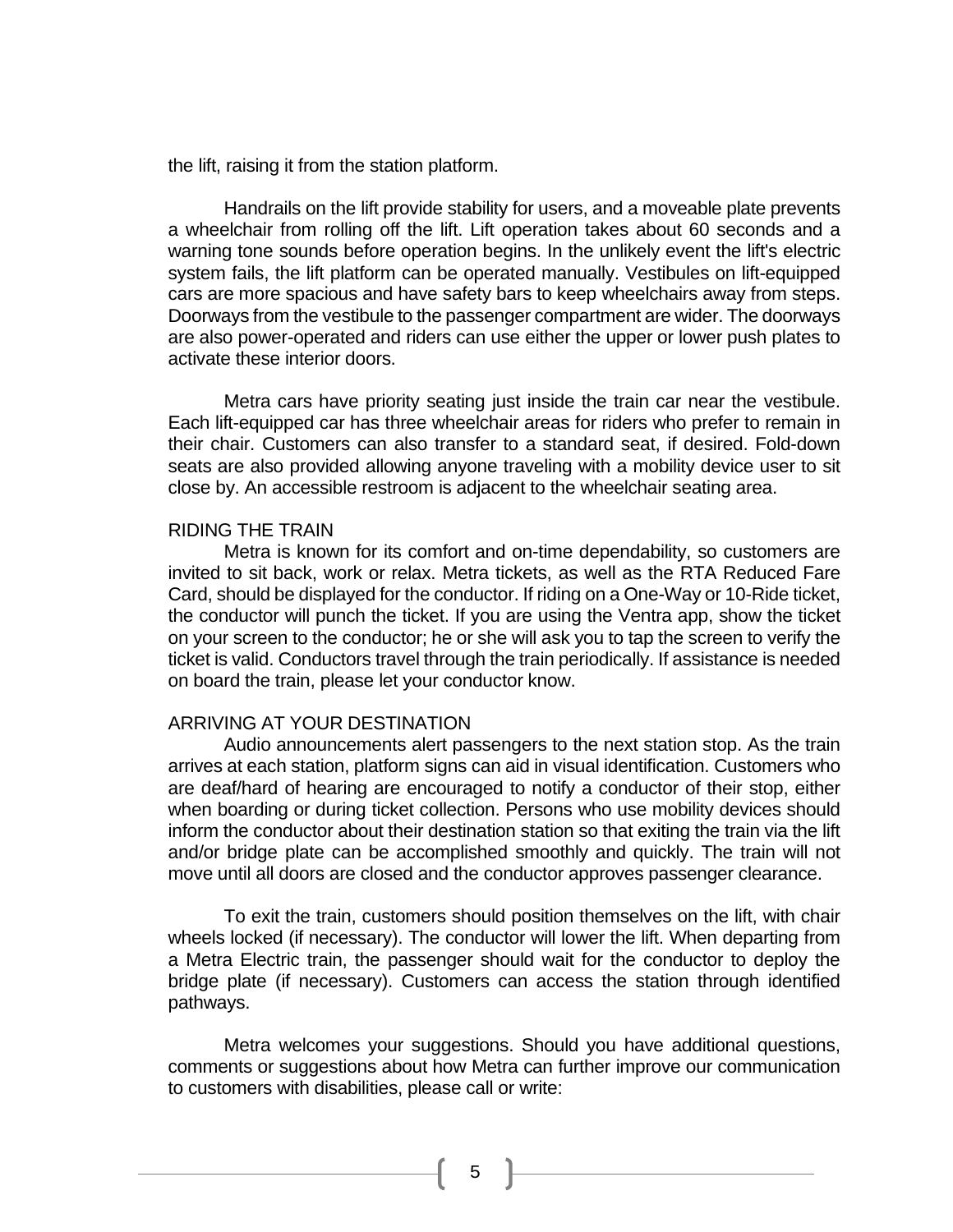METRA CONTACT INFORMATION Metra Passenger Services

547 W. Jackson Boulevard 14th Floor East Chicago, IL 60661 (312) 322-6777 TTY: (312) 322-6774 metrarail.com

RTA CONTACT INFORMATION

RTA Travel Information Center 836-7000 (from any local area code) TTY (312) 836-4949 rtachicago.org

PACE CONTACT INFORMATION

Pace Suburban Bus Service Customer Service 550 W. Algonquin Road Arlington Heights, IL 60005 (847) 364-7223 TTY: (847) 364-5093 www.pacebus.com

CTA INFORMATION

Chicago Transit Authority 567 W. Lake Street Chicago, IL 60661 (888) 968-7282 TTY: (888) 282-8891 [www.transitchicago.com](http://www.transitchicago.com/)

#### WHAT IS P-8?

Under the Americans with Disabilities Act of 1990, commuter rail systems are not required to operate complementary paratransit service. Accordingly, Metra does not operate such a system. However, Metra does provide what is called P-8 service (short for paragraph 8 of the Jones II Consent Decree).

P-8 is a shuttle service from a qualified origin to the next accessible station. Metra provides the service at no charge to the passenger and does not require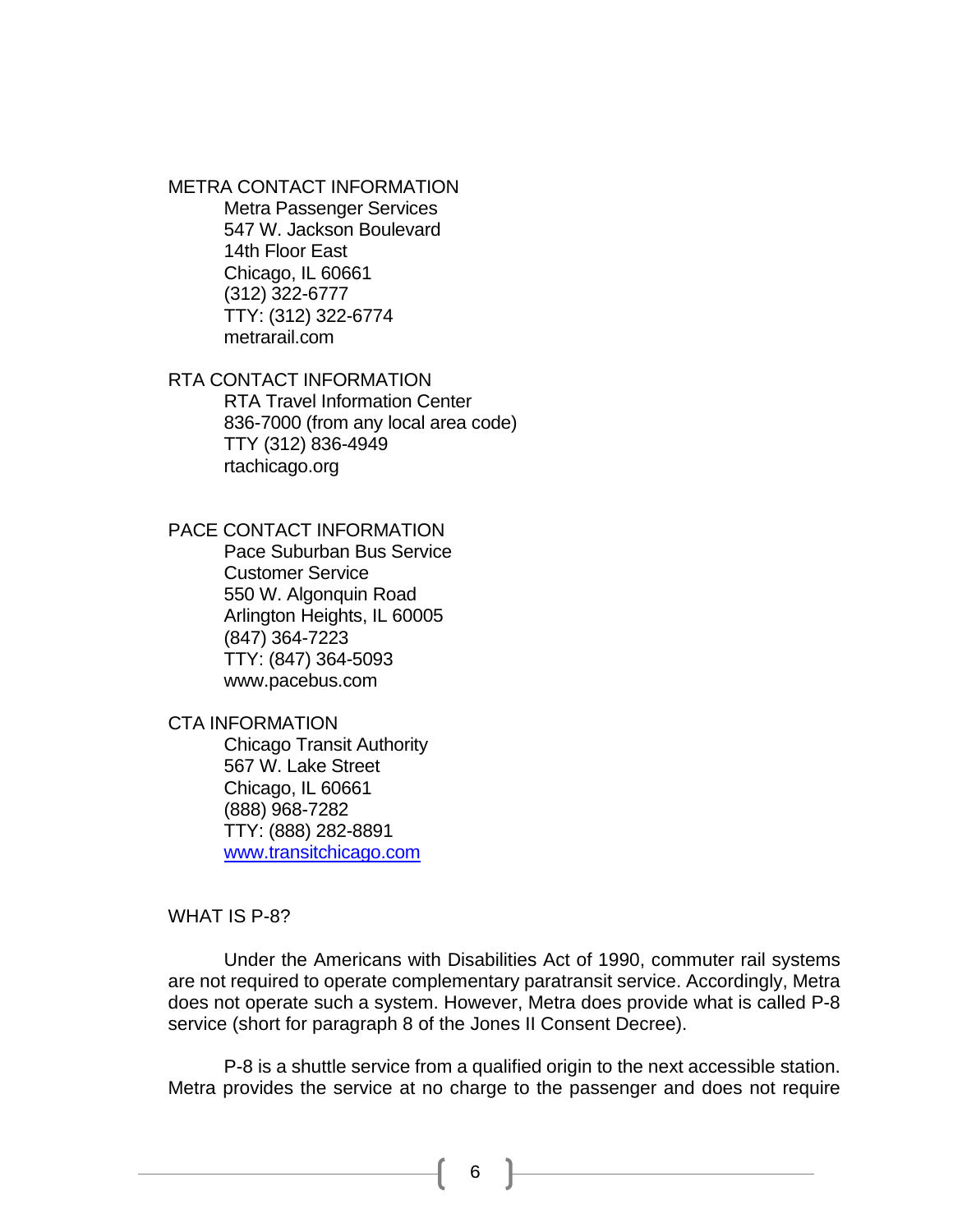certification of disability status. Reservations may be made any time the day before the ride is needed or with as little as three hours' notice when necessary.

If someone who ordinarily rides from a non-accessible station were to break a leg, for example, he or she could use the service during recuperation without going through a formal certification process.

P-8 connections are guaranteed – that is, if you miss the train because the ride is late, and another train is not available right away, the driver will take you to your destination station. In the unusual event the train is late, the driver will wait until it arrives.

# WHAT ARE THE RULES FOR P-8?

There are some rules governing the use of P-8 service. To qualify for the service:

- The origin or destination must be within  $\frac{1}{2}$ -mile of a non-accessible Metra station. This is called the qualifying station.
- Travel is allowed only to or from the next accessible station of the same line.
- If an accessible bus or train operated within  $\frac{1}{2}$ -mile of qualifying station to or from the next accessible Metra station, the trip is not eligible.

P-8 service exists temporarily and only to provide transportation for persons with disabilities to the next accessible station. It is not a paratransit service. Those who need paratransit should contact the RTA at (312) 663 -HELP.

As Metra stations, Pace and CTA buses, and CTA stations become accessible, fewer P-8 trips will be eligible.

Please see the following for examples at the time of writing. For the most current information, please contact Metra Passenger Services. P-8 service is provided by a private company, SCR Transportation. For service, contact SCR at 866-868-5401.

### EXAMPLES OF ELIGIBLE & NON-ELIGIBLE TRIPS

- Most trips within the city of Chicago are not eligible since all of Chicago is within ½-mile of an accessible bus line most of the time. There are, however, limited exceptions.
- For example, because the accessible #1 Indiana)bus does not operate weekday evenings after the rush hour, or on weekends, P-8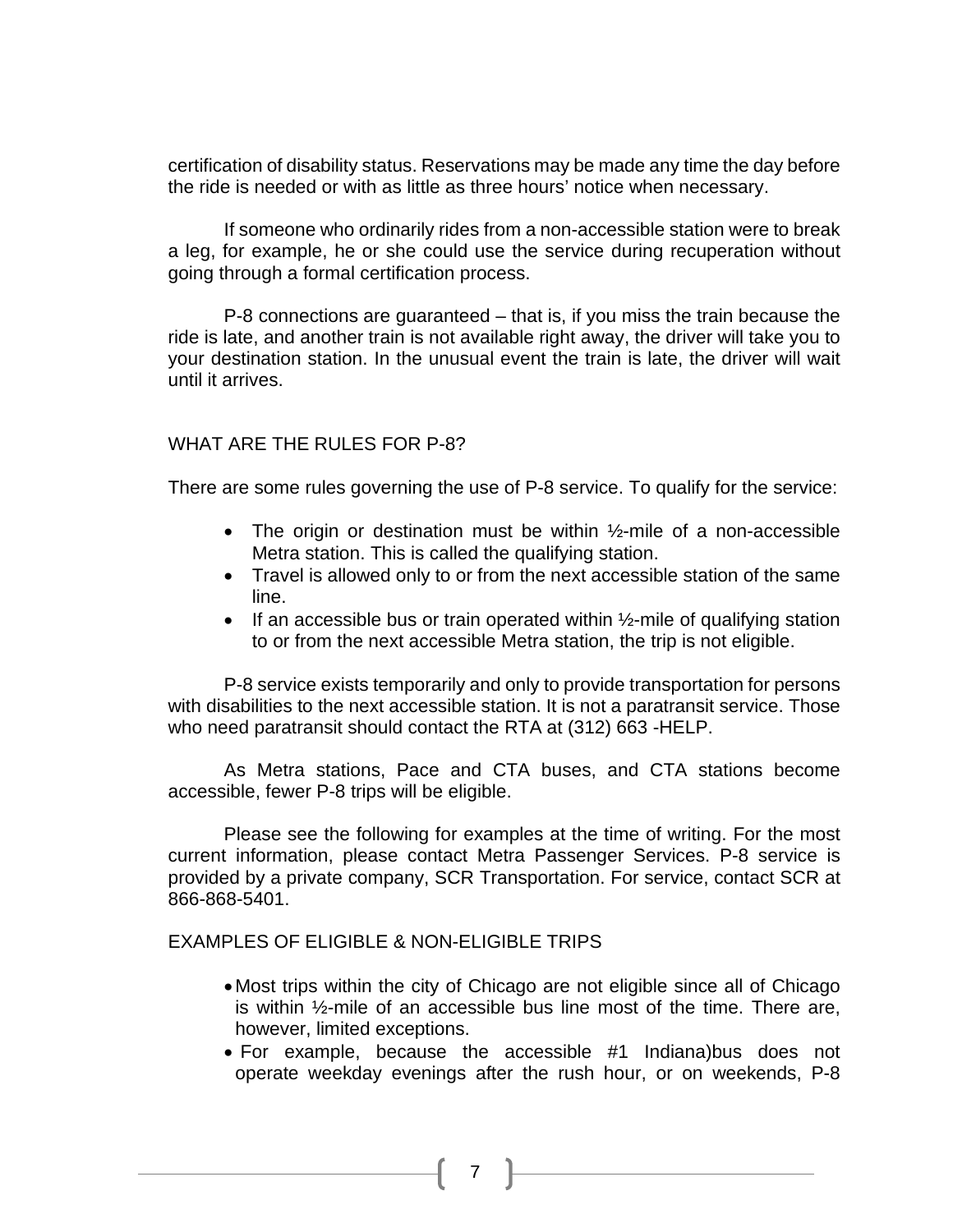service is eligible on parts of the Metra Electric Line to McCormick Place Station during those periods.

- •Trips from Main Street Station in Evanston to Rogers Park Station are eligible because CTA buses do not go to Metra's Rogers Park Station. Trips to Central Street Station from Main Street Station are eligible only between 7 p.m. and 7 a.m. since a CTA bus operates during the day.
- •Trips from Oak Park Station are not eligible since CTA's Green Line runs downtown.

If the elevator at an accessible Metra station is temporarily out of order, P-8 service will be provided to the next accessible station during this period. Signs at the elevator site will have detailed information including P-8 service numbers.

# **ACCESSIBILITY AT METRA STATIONS**

 At all outlying Metra stations there are regular audio announcements of arriving trains. There are a variety of situations that may cause an alteration in the regular schedules and normal boarding of Metra trains. Freight interference, bad weather, accidents and derailments and mechanical difficulties are just a few of the reasons why trains may experience delays or why customers may have to board on a different platform or at a street grade crossing. Metra's primary concern is that our customers are safe and that they are given all the information they need to use our system. Public address announcements originate at Metra headquarters and rely on timely and accurate data provided by a GPS tracking system. When needed, messages can be generated by authorized Metra personnel from anywhere in the system. Public address systems at all Metra stations are the means by which our passengers are informed of any changes in the movement of our trains. If trains are running behind schedule or if the boarding location has changed, these messages will be conveyed to our passengers on location via audio announcements. Our goal is to give our customers ample time to make their way to another platform or to another boarding area prior to the arrival of their train.

# ASK YOUR TICKET AGENT

 Your ticket agent is a good source of directional information. At our downtown stations they can tell you at which track your train is departing and can point you in the right direction. At our outlying stations that have an agent on duty, you can ask about inbound and outbound, arrivals and departures and where you are to wait for your train.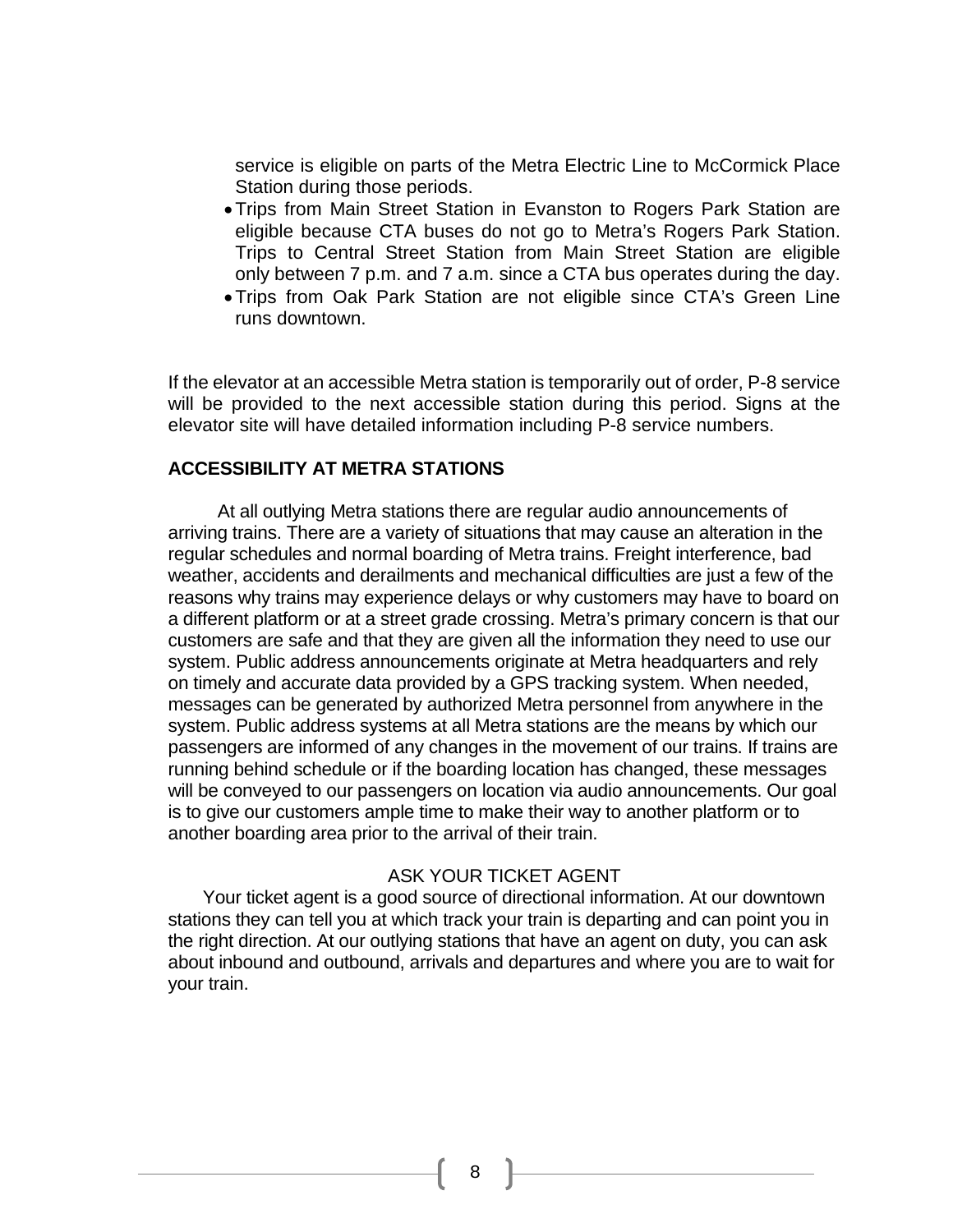### BNSF LINE Chicago Union Station to Aurora

A: Fully Accessible P: Partially Accessible N: Not Accessible

As a general rule, inbound trains to Chicago board on the south, or the depot platform, and outbound trains toward Aurora stop on the north platform. There is an adjoining Amtrak station at Naperville.

Chicago Union Station: A Halsted: N Western Ave: N Cicero: A LaVergne: A Berwyn: A Harlem Ave: A Riverside: P Hollywood: A Brookfield: P Congress Park: N LaGrange Rd: A LaGrange-Stone Ave: A Western Springs: A Highlands: A Hinsdale: A West Hinsdale: A Clarendon Hills: P Westmont: A Downers Grove-Fairview Ave: P Downers Grove-Main St: A Downers Grove Belmont: A Lisle: A Naperville: A Route 59: A Aurora: A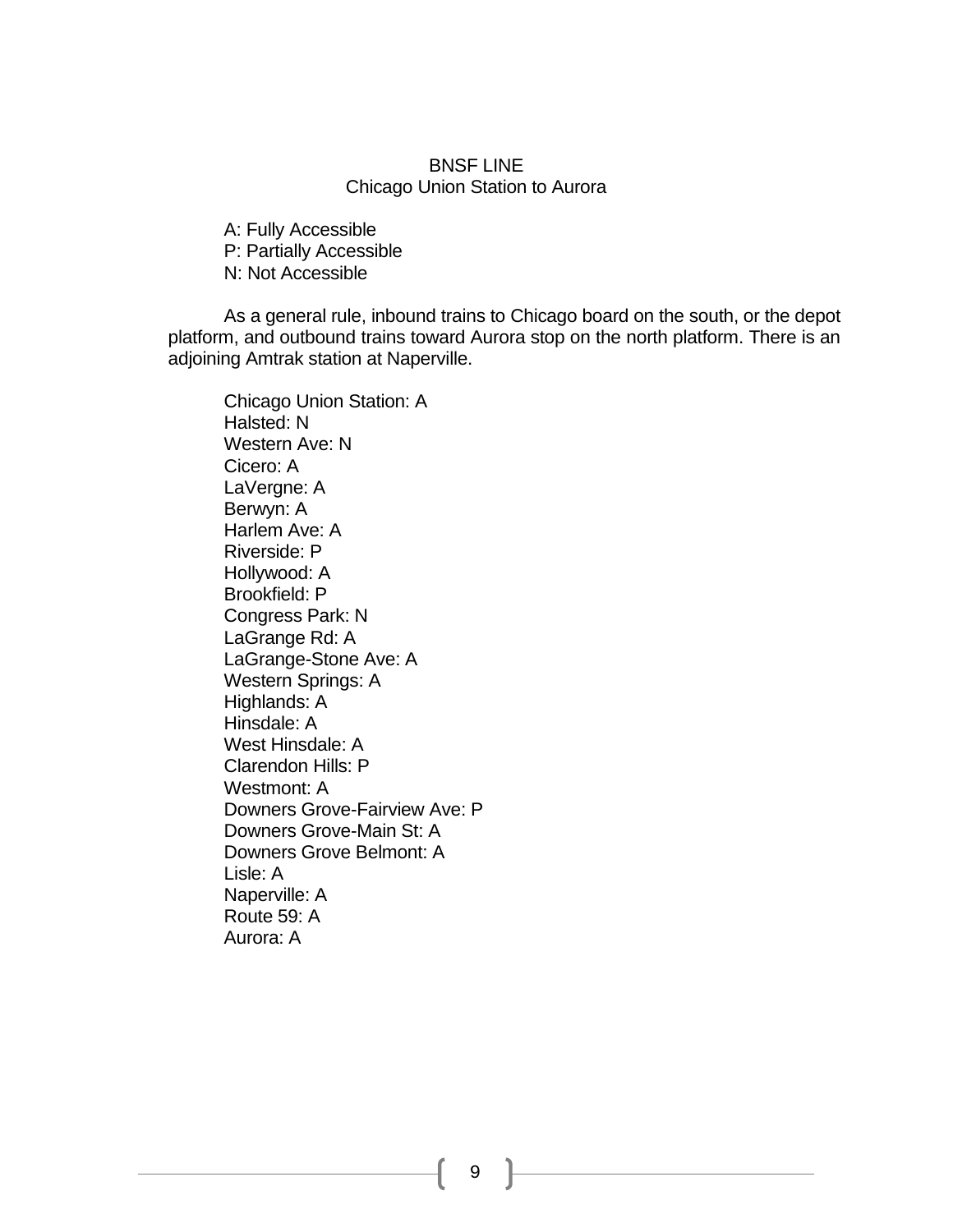### ROCK ISLAND LINE LaSalle Street Station to Joliet

A: Fully Accessible P: Partially Accessible N: Not Accessible

Monday thru Friday, the Rock Island Line uses the longer, east platforms to accommodate the large volume of riders for both the morning and evening rush hours. Inbound passengers travelling to Chicago board on the east platforms up until the 1:40 p.m. train departure from LaSalle Street. After this the same east platforms become the outbound platforms toward Joliet for the duration of the day. After the 2:15 p.m. departure from Joliet, the west platforms become the inbound (to Chicago) platforms. On weekends and holidays the east platforms board inbound passengers and the west platforms are used for outbound traffic. Customers should be aware that in non-peak periods (9 a.m. to 3 p.m. and 7 p.m. to 1 a.m. on weekdays) and on weekends, there could be freight traffic. Public address announcements will indicate all platform changes. The Blue Island Vermont St. station is the transfer point for accessing the Metra Electric trains. There is an Amtrak station at Joliet.

La Salle St: A 35th-Lou Jones: A Gresham: N 95th St-Longwood: P 103<sup>rd</sup> St-Washington Hts: A Brainerd: A 91st St-Beverly Hills: P 95th St-Beverly Hills: A 99th St-Beverly Hills: A 103rd St-Beverly Hills: A 107th St-Beverly Hills: P 111th St-Morgan Park: A 115th St-Morgan Park: P

119th St: P 123rd St: N Prairie St: N Blue Island Vermont St: A Robbins: A Midlothian: A Oak Forest: A Tinley Park: A Tinley Park-80th Ave: A Hickory Creek-Mokena: A Mokena-Front St: A New Lenox: A Joliet: A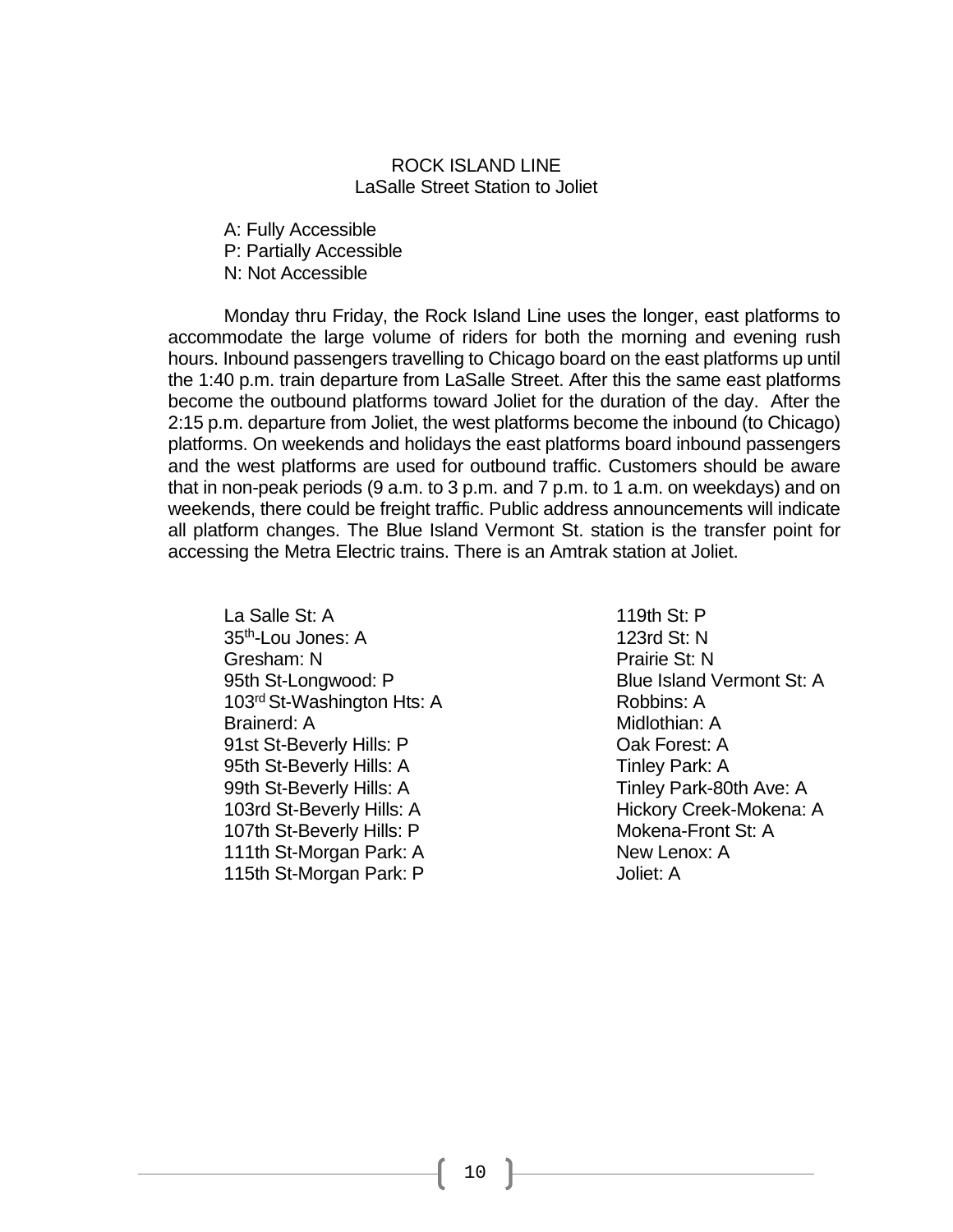### METRA ELECTRIC LINE Millennium Station to University Park

A: Fully Accessible P: Partially Accessible

N: Not Accessible

On the Metra Electric, platforms are at the same level as the floor of the rail cars. The platform structures are elevated in excess of 6 feet above the ground. It is almost entirely a single-platform system, with tracks on either side of the platform. The warming houses are in the middle of this central structure. In Hyde Park  $(51<sup>st</sup>)$ thru  $57<sup>th</sup>$ ), there are inbound and outbound platforms with two tracks in the middle. Millennium Station and Van Buren Station are the only locations that have ticket agents. The 63rd Street Station is the transfer point on the mainline to the South Chicago Branch. The Kensington Station on the mainline is the transfer point for the Blue Island Branch. The Blue Island station on the Blue Island Branch is a transfer point for Rock Island Line trains. There is no Blue Island Branch service on Sundays. At Homewood, there is an adjoining Amtrak station.

Millennium/South Water Station: A Van Buren: A 11<sup>th</sup> Place Museum Campus: A 18th St.: N McCormick Place: A 27th St.: N 47th St.-Kenwood: N 51st, 53rd-Hyde Park: A 55th, 56th, 57th Hyde Park: A 59th St.-University of Chicago: N 63rd St.: N 75th St.-Grand Crossing: N 79th St.-Chatham: N 83rd St.-Avalon Park: N 87th St.-Woodruff: N 91st St.-Chesterfield: N 95th St.-Chicago State University: N 103rd St.-Rosemoor: N 107th St.: N 111th St.-Pullman: N Kensington-115th St.: A Riverdale: N Ivanhoe: A 147th St.-Sibley: N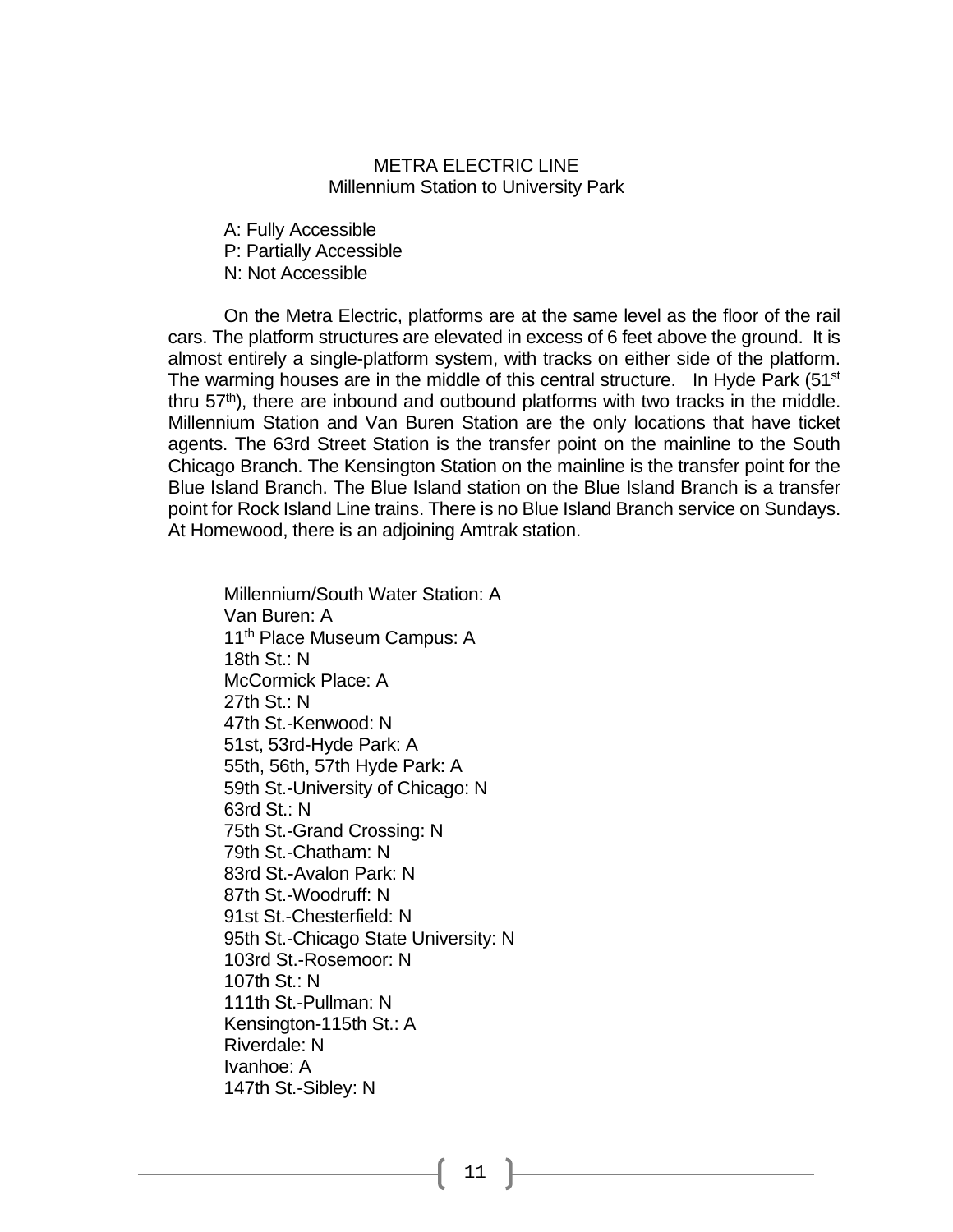Harvey: A Hazel Crest: A Calumet: A Homewood: A Flossmoor: A Olympia Fields: N 211th St.-Lincoln Highway: A Matteson: N Richton Park: A University Park: A

# SOUTH CHICAGO BRANCH

Stony Island: A Bryn Mawr: A South Shore: A Windsor Park: A Cheltenham-79th St.: A 83rd St: A 87th St.: A 93rd St.-South Chicago: A

BLUE ISLAND BRANCH State St.: N Stewart Ridge: N West Pullman: N Racine Ave: N Ashland Ave: N Burr Oak: N Blue Island: A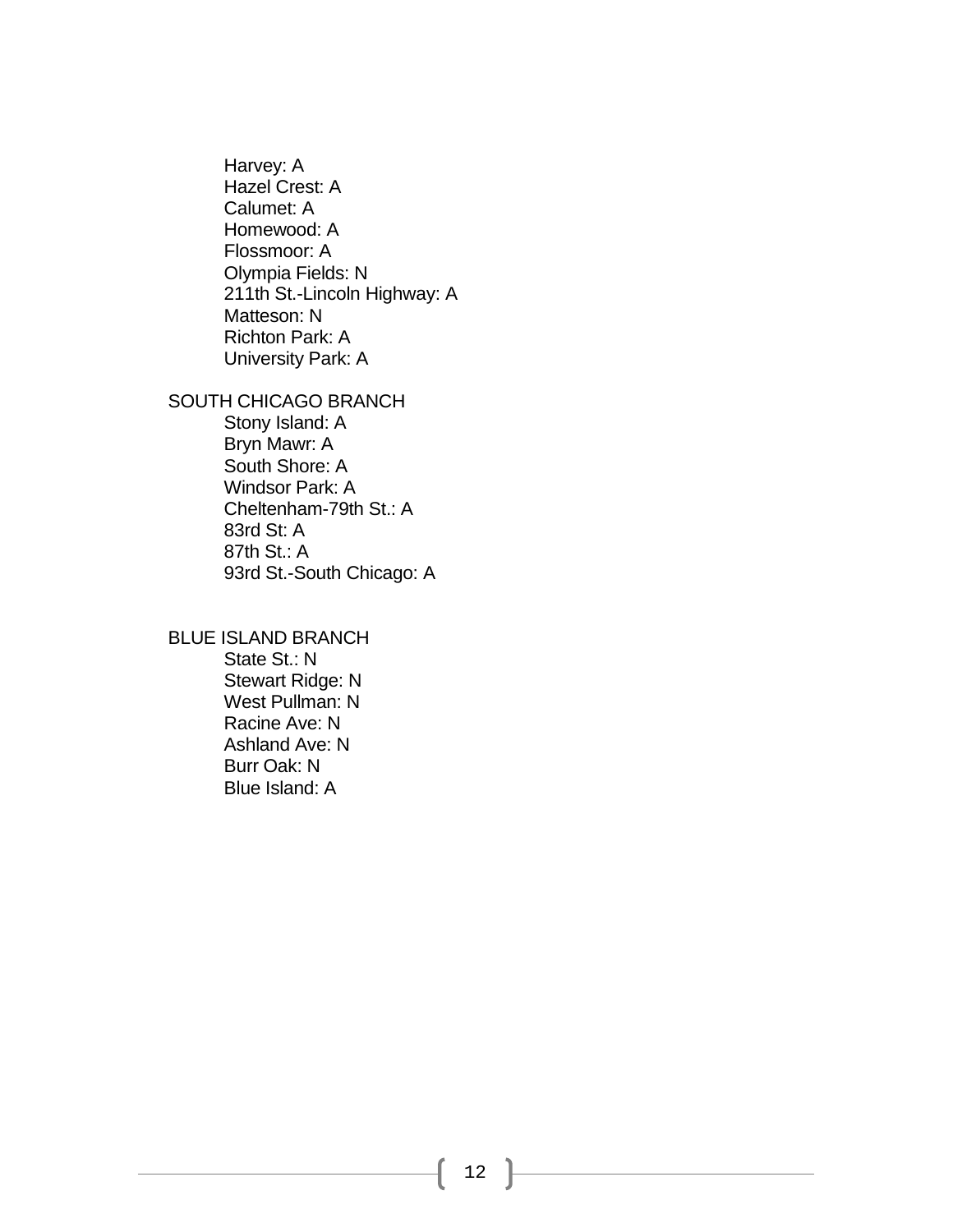# MILWAUKEE DISTRICT NORTH LINE Chicago Union Station to Fox Lake

A: Fully Accessible P: Partially Accessible N: Not Accessible

The general rule is that inbound trains to Chicago board on the west platforms and the outbound trains toward Fox Lake stop on the east side. The Golf and Glenview stations are the exception to this rule. After Lake Forest, this line goes from two tracks to a single track all the way to Fox Lake. The depots are on the west or inbound side. Please be aware that there is a second Lake Forest Station on the Union Pacific North Line (on North Western Ave.) and another Grayslake station on the North Central Service (Washington Street). Glenview also has an Amtrak station.

Chicago Union Station: A Western Ave: A Healy: A Grayland: N Mayfair: N Forest Glen: N Edgebrook: A Morton Grove: A Golf: A Glenview: A North Glenview: A Northbrook: A Lake Cook Road: A Deerfield: A Lake Forest: A Libertyville: A Prairie Crossing: A Grayslake: A Round Lake: A Long Lake: A Ingleside: A Fox Lake: A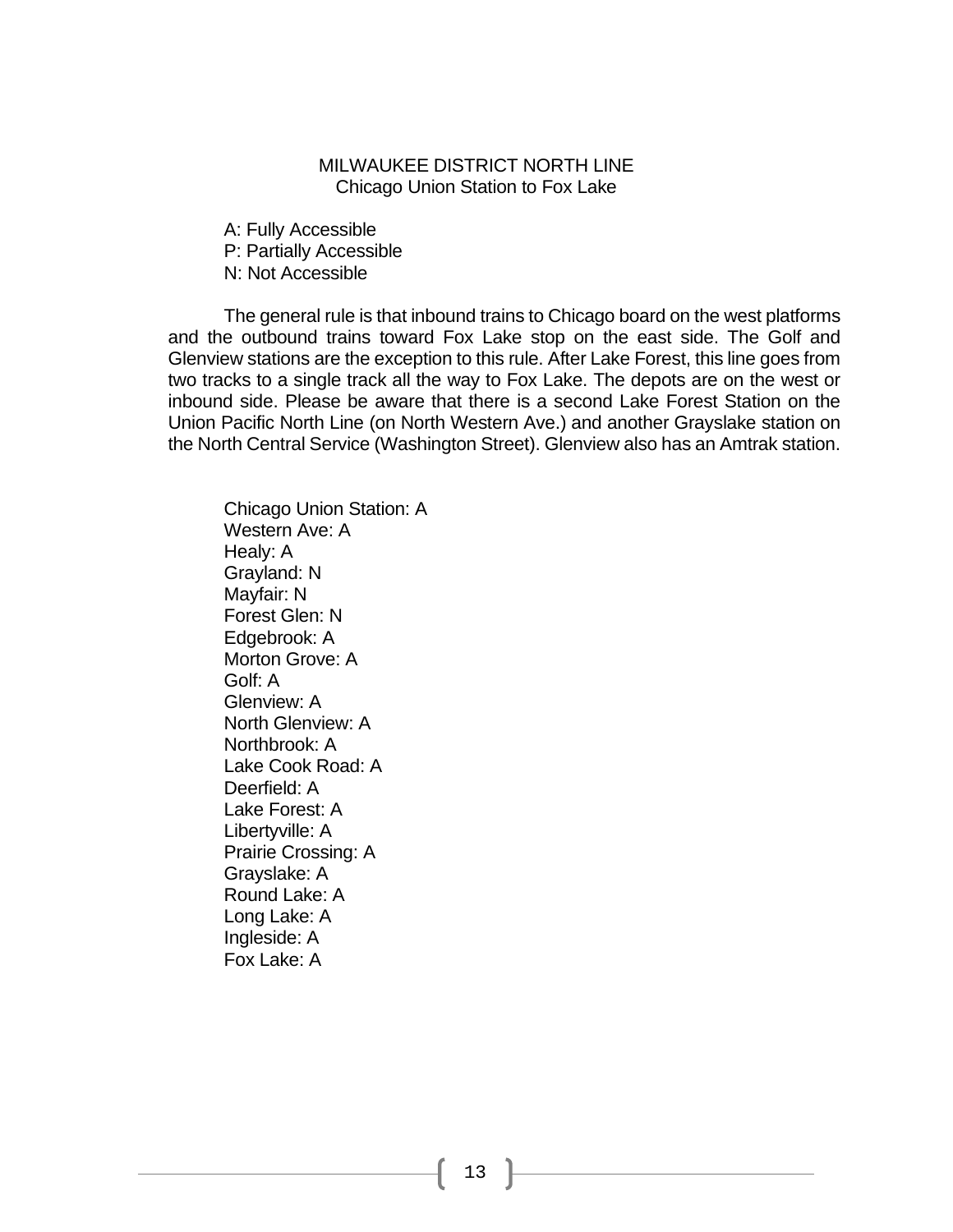### MILWAUKEE DISTRICT WEST LINE Chicago Union Station to Big Timber Road

A: Fully Accessible P: Partially Accessible N: Not Accessible

Generally, inbound trains to Chicago board on the south, or depot platforms, and outbound trains toward Big Timber Road stop on the north platforms. At Franklin Park and River Grove the depots are on the north side. River Grove is the transfer point for North Central Service trains.

Chicago Union Station: A Western Ave: A Grand/Cicero: A Hanson Park: A Galewood: A Mars: A Mont Claire: A Elmwood Park: A River Grove: A Franklin Park: A Mannheim: N Bensenville: A Wood Dale: A Itasca: A Medinah: A Roselle: A Schaumburg: A Hanover Park: A Bartlett: A Elgin--National St.: A Elgin--Chicago St.: A Big Timber Road: A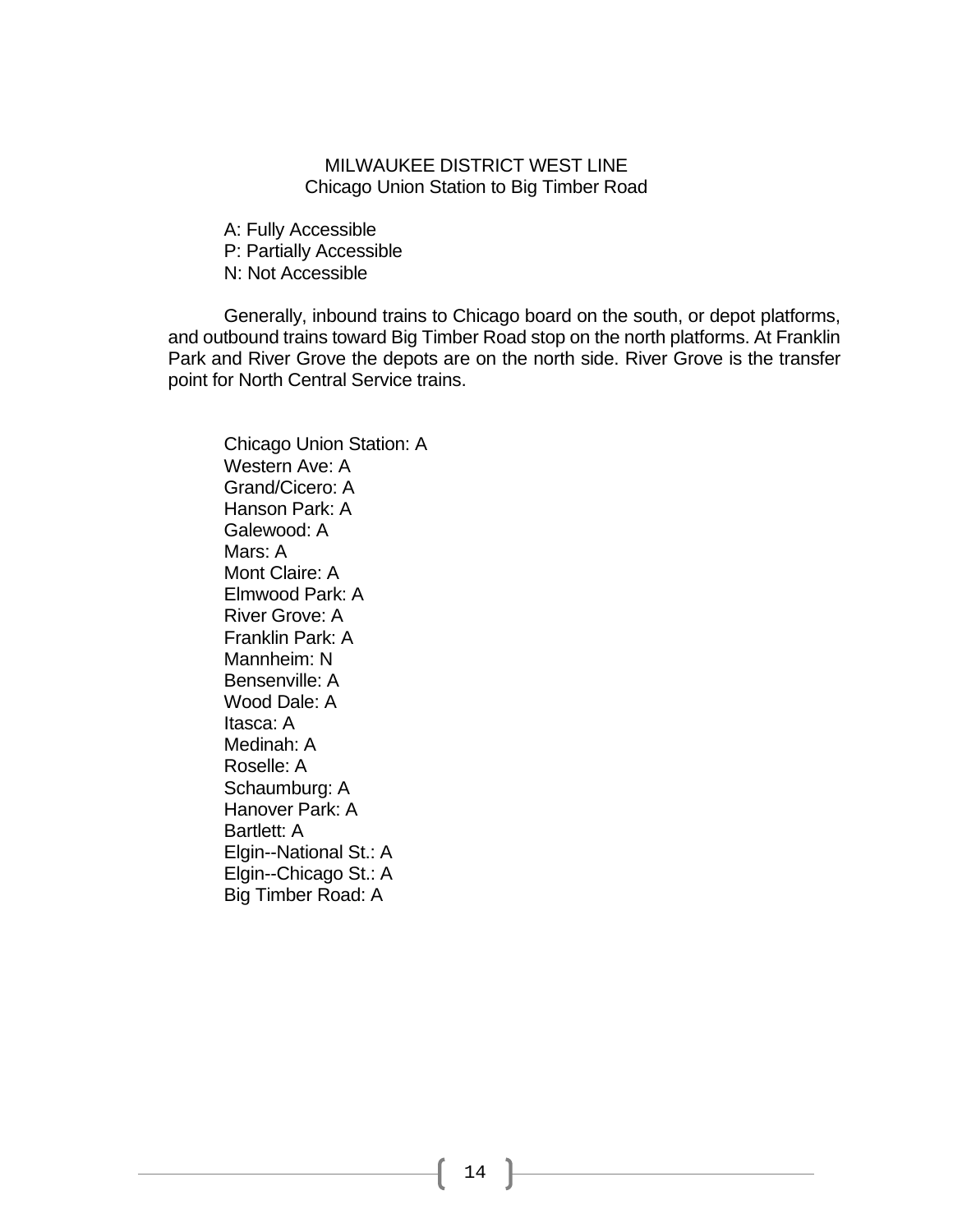### NORTH CENTRAL SERVICE Chicago Union Station to Antioch

A: Fully Accessible P: Partially Accessible N: Not Accessible

On the North Central Service, the general rule is that inbound trains to Chicago as well as the outbound trains to Antioch board on the west platforms. Because of the high volume of freight traffic on this line, it is not unusual for trains to alter their routine and board or alight passengers on the east side. It is very important to listen to announcements to make sure that you are on the right platform for boarding. The only ticket agents for this line are at Chicago Union Station. River Grove is the transfer point for Milwaukee West Line trains. Please be aware that there is a second station in Grayslake on the Milwaukee District North Line. The North Central Service does not operate on weekends or holidays.

Chicago Union Station: A Western Ave: A River Grove: A Belmont Ave.-Franklin Park: A Schiller Park: A Rosemont: A O'Hare Transfer: A Prospect Heights: A Wheeling: A Buffalo Grove: A Prairie View: A Vernon Hills: A Mundelein: A Prairie Crossing-Libertyville: A Washington St.-Grayslake: A Round Lake Beach: A Lake Villa: A Antioch: A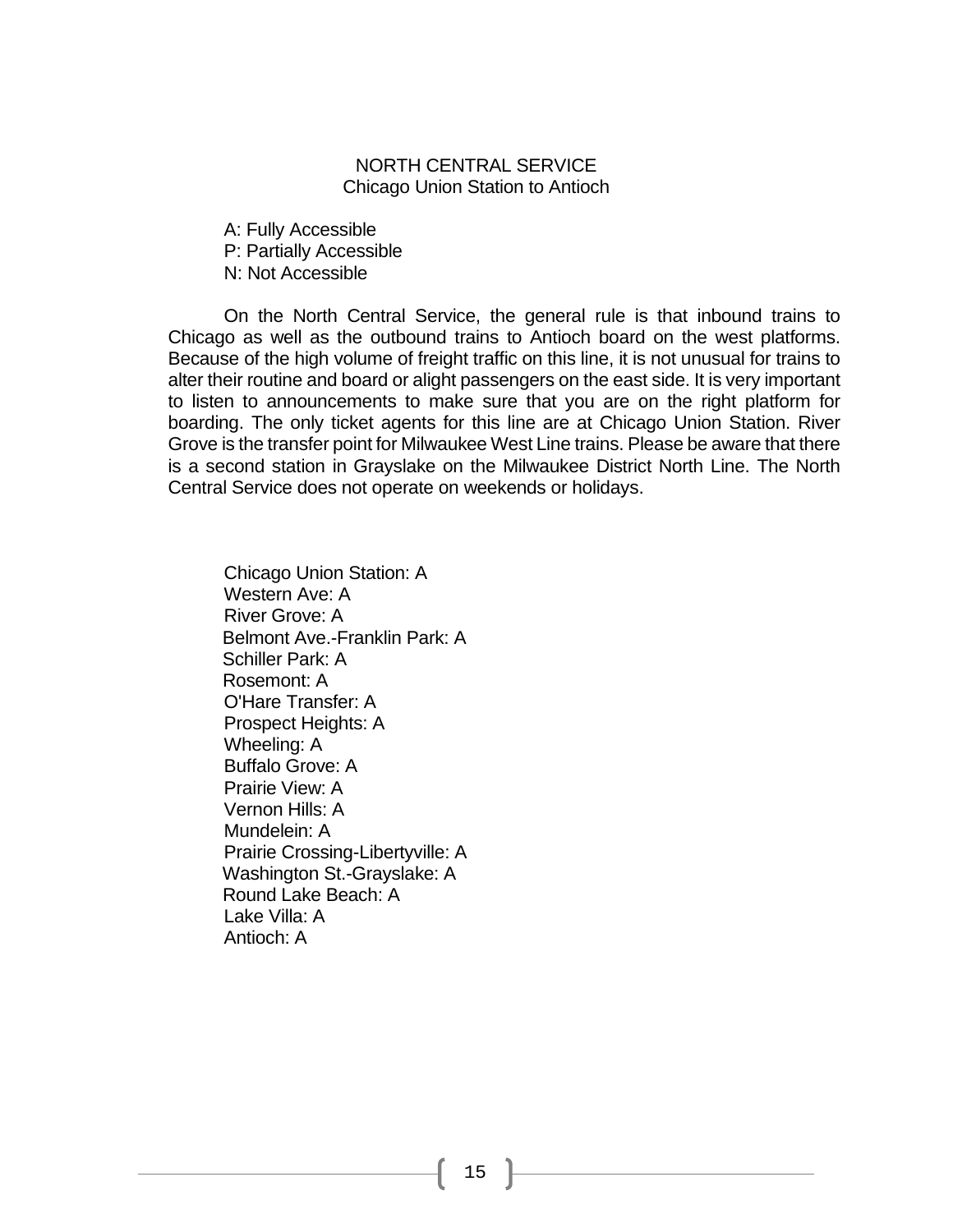### UNION PACIFIC NORTH LINE Ogilvie Transportation Center to Kenosha

A: Fully Accessible P: Partially Accessible N: Not Accessible

This is a two-track system all the way to Kenosha. Generally, the inbound trains to Chicago stop on the east platforms and the outbound trains toward Kenosha stop on the west platforms. The east side is also the depot side with the exception of the Waukegan station. The Ravinia Park station is only open during Ravinia concert season. Please be aware that there is a second station in Lake Forest on the Milwaukee North Line. There are elevators at Evanston Main Street, Winnetka and Kenosha.

Ogilvie Transportation Center: A Clybourn: N Ravenswood: N Rogers Park: A Main St. Evanston: A Davis St. Evanston: A Central St. Evanston: A Wilmette: A Kenilworth: A Indian Hill: N Winnetka: A Hubbard Woods: N Glencoe: A Braeside: P Ravinia Park (seasonal): P Ravinia: A Highland Park: A Highwood: A Fort Sheridan: A Lake Forest: A Lake Bluff: A Great Lakes: A North Chicago: A Waukegan: A Zion: A Winthrop Harbor: A Kenosha: A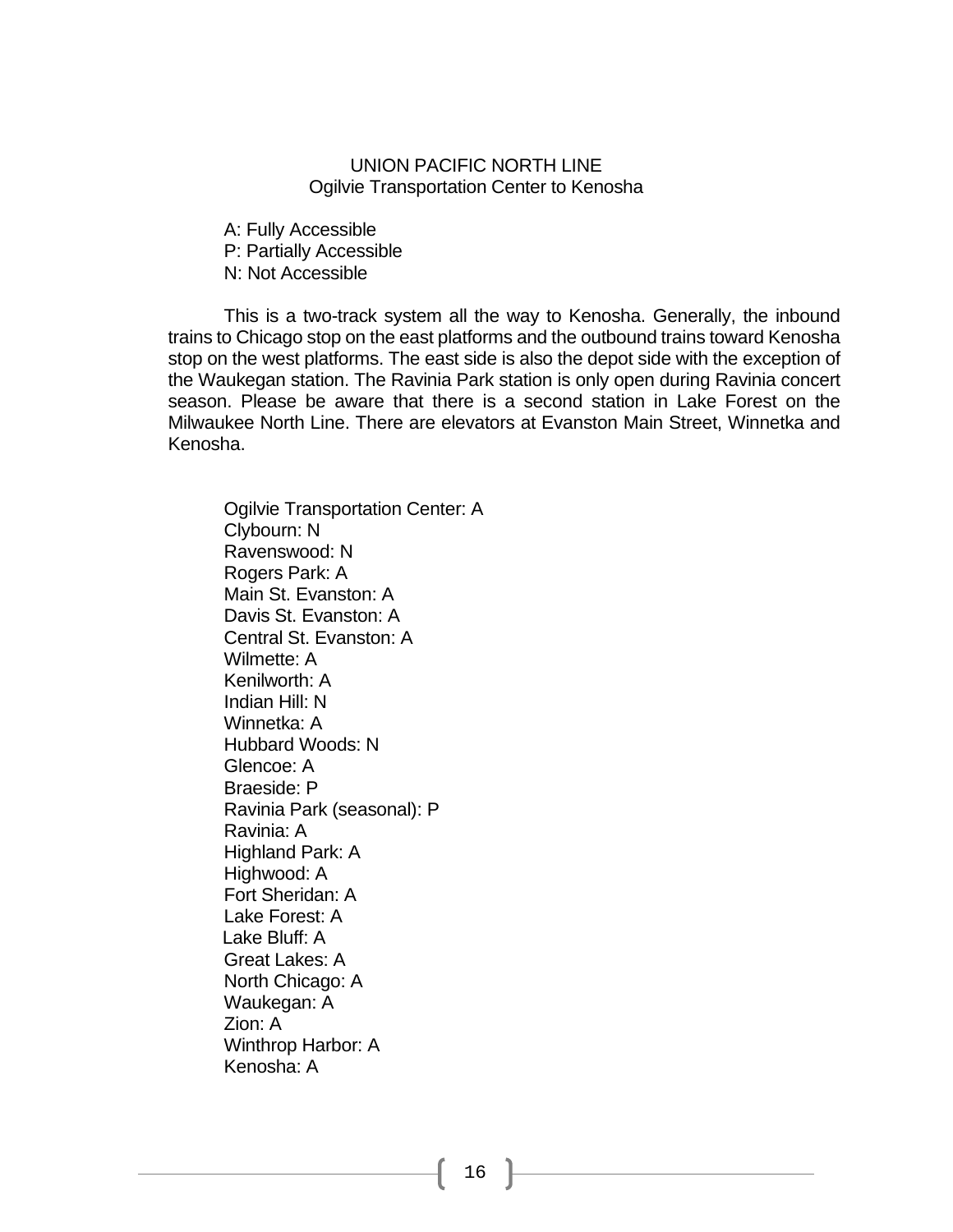## UNION PACIFIC NORTHWEST LINE Ogilvie Transportation Center to Harvard

A: Fully Accessible P: Partially Accessible N: Not Accessible

During non-rush periods, inbound trains to Chicago will board on the north platforms and outbound trains will stop on the south platforms. From Clybourn to Palatine, this is a three-track system and the middle track is usually used for express trains. However, at peak periods, all tracks may be used to accommodate the large number of trains. With the exception of the Arlington Park, Cary and Crystal Lake stations, the depots are also located on the north side.

Ogilvie Transportation Center: A Clybourn: N Irving Park: A Jefferson Park: A Gladstone Park: N Norwood Park: A Edison Park: A Park Ridge: A Dee Road: A Des Plaines: A Cumberland: A Mount Prospect: A Arlington Heights: A Arlington Park: A Palatine: A Barrington: A Fox River Grove: A Cary: A Pingree Road-Crystal Lake: A Crystal Lake: A Woodstock: A McHenry: A Harvard: A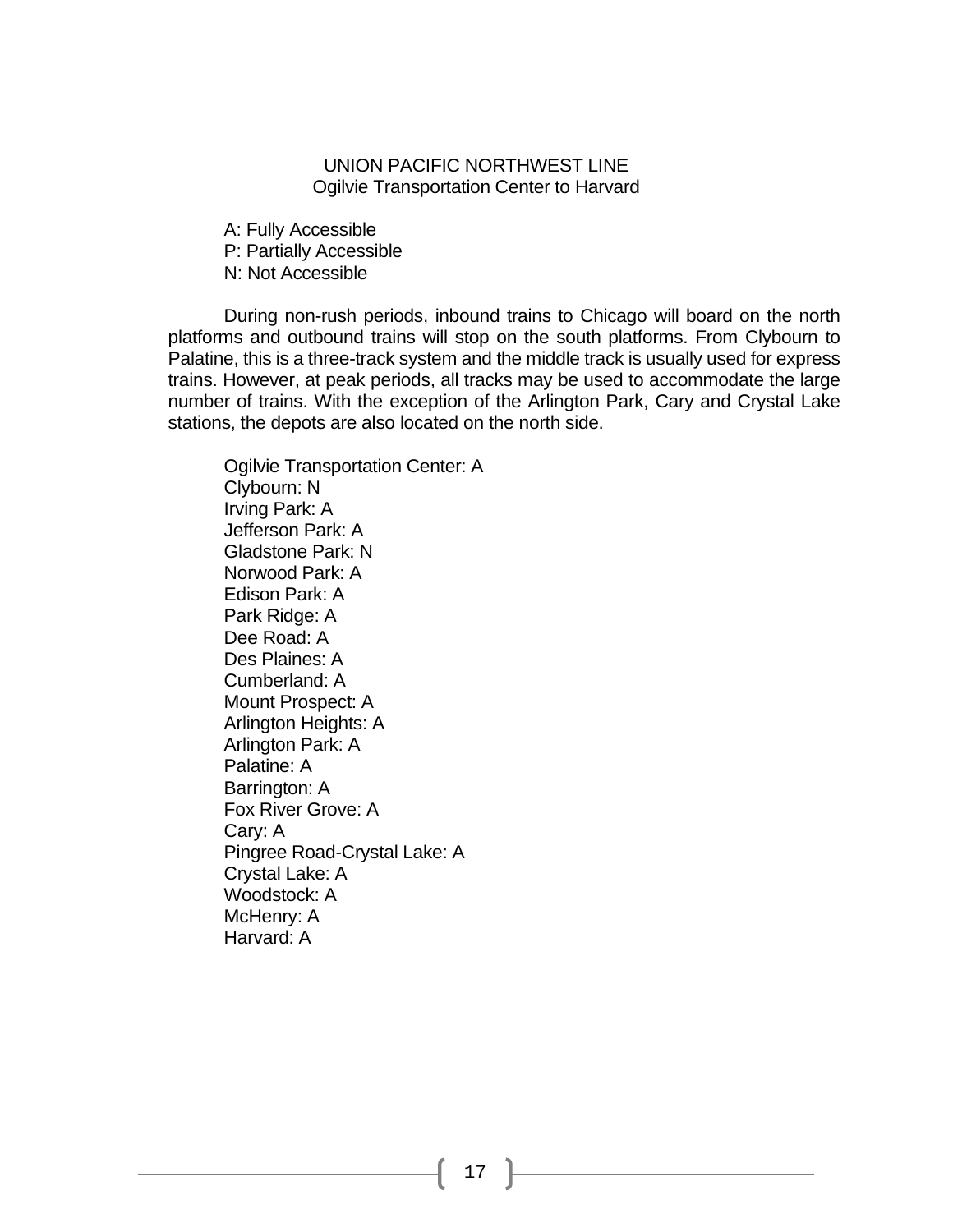# UNION PACIFIC WEST LINE Ogilvie Transportation Center to Elburn

A: Fully Accessible P: Partially Accessible N: Not Accessible

As a general rule, inbound trains to Chicago board on the north platforms and outbound trains toward Elburn stop on the south platforms. The north side will be the depot side, with the exception of La Fox and Elburn. At La Fox and Elburn, inboard trains may board from the south platform after 8:30 a.m.

Ogilvie Transportation Center: A Kedzie: N Oak Park: A River Forest: N Maywood: A Melrose Park: A Bellwood: A Berkeley: A Elmhurst: A Villa Park: A Lombard: A Glen Ellyn: A Wheaton-College Ave: A Wheaton: A Winfield: A West Chicago: A Geneva: A La Fox: A Elburn: A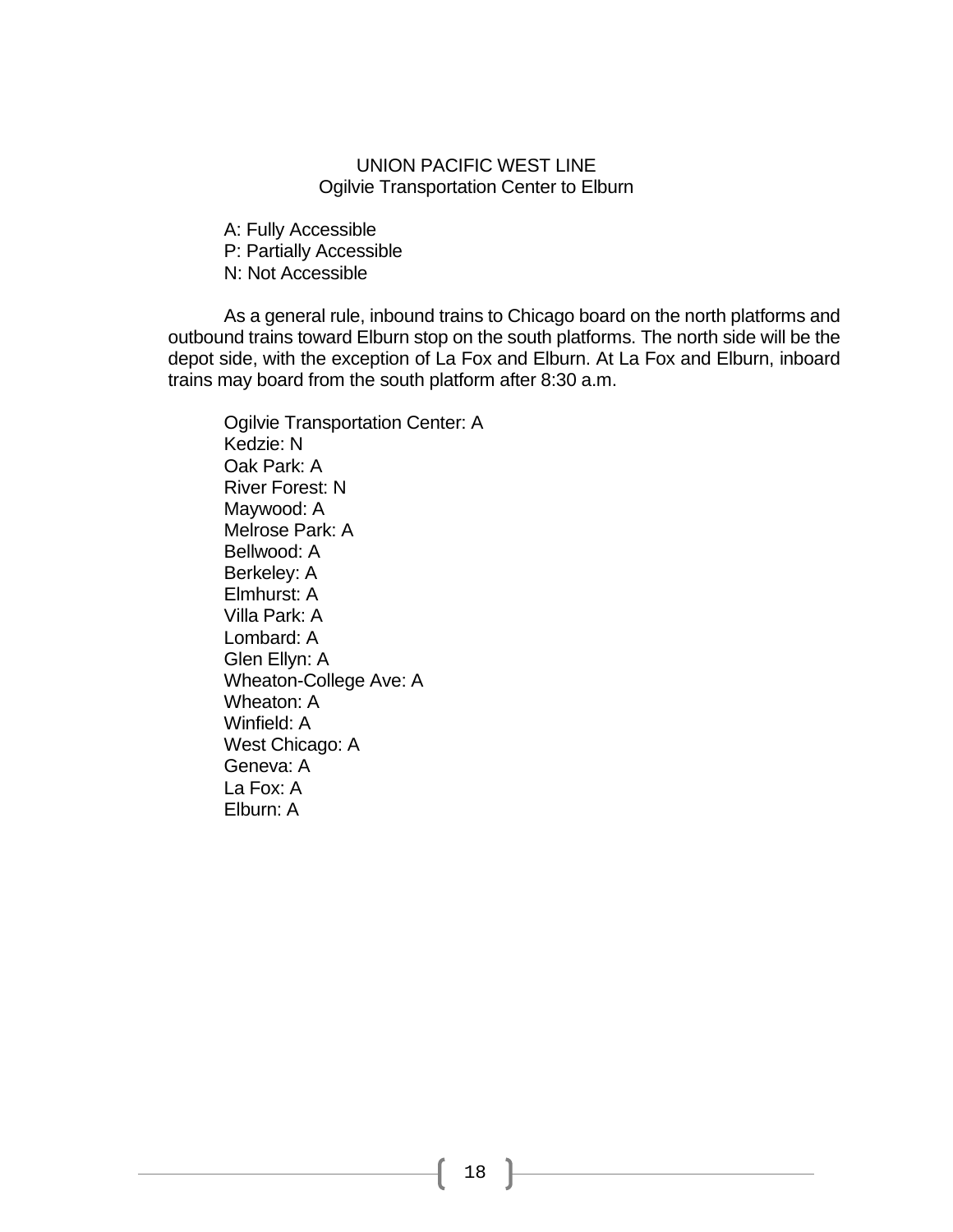# SOUTHWEST SERVICE Chicago Union Station to Manhattan

A: Fully Accessible P: Partially Accessible N: Not Accessible

As a general rule, inbound trains to Chicago board on the south platforms and the outbound trains toward Manhattan stop on the north platforms. The only ticket agents for this line are at Chicago Union Station and 153<sup>rd</sup> St (Orland Park). There is limited service on Saturdays and no service on Sundays or holidays.

Chicago Union Station: A Wrightwood: A Ashburn: A Oak Lawn: A Chicago Ridge: A Worth: A Palos Heights: A Palos Park: A Orland Park-143rd St.: A Orland Park-153rd St.: A Orland Park-179th St.: A Laraway Rd.-New Lenox: A Manhattan: A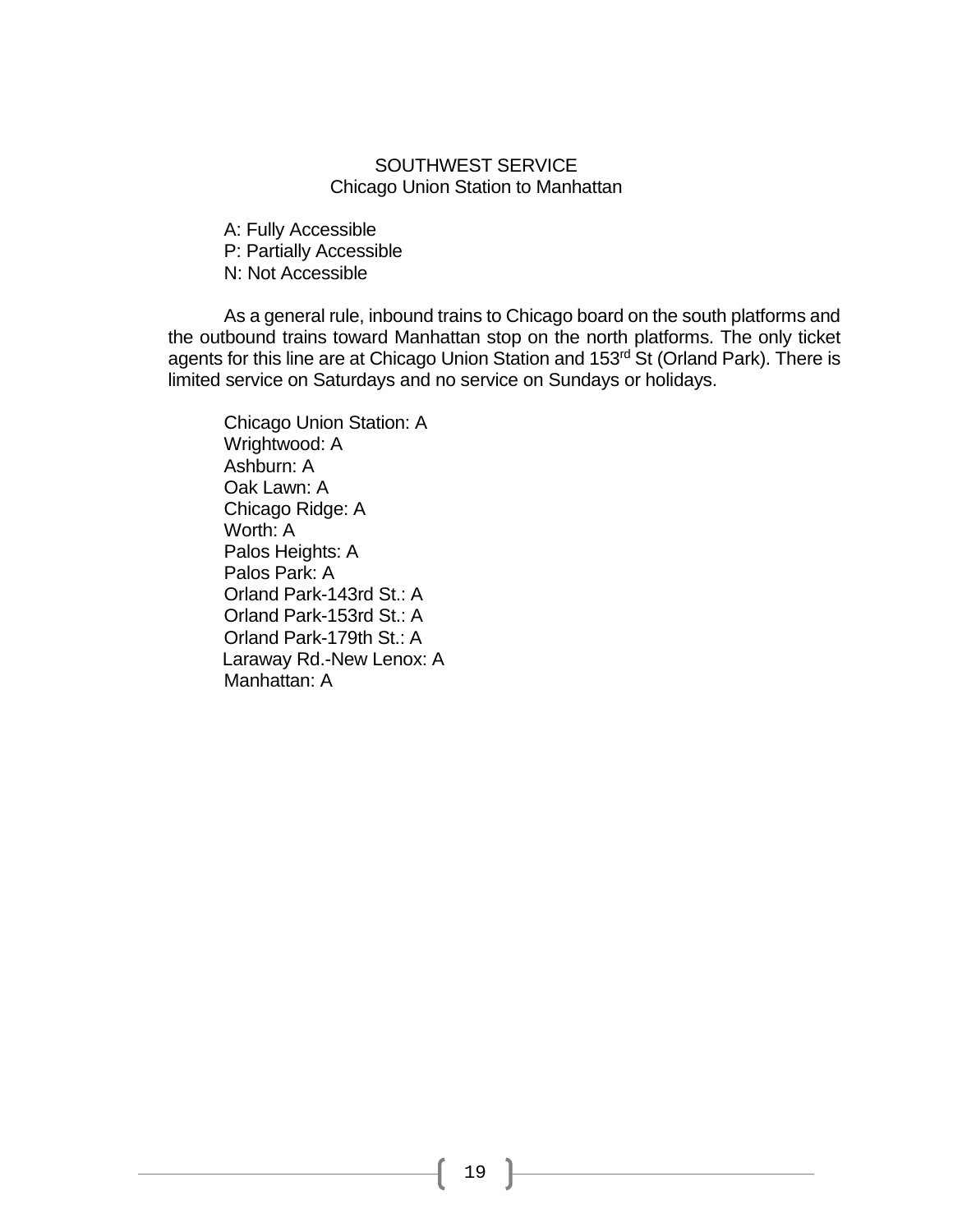# HERITAGE CORRIDOR Chicago Union Station to Joliet

A: Fully Accessible P: Partially Accessible N: Not Accessible

On the Heritage Corridor, the inbound trains to Chicago usually board on the south platforms and the outbound trains to Joliet stop on the north platforms. The only ticket agents for this line are at Chicago Union Station and Joliet (on the Rock Island side). The Heritage Corridor does not run on weekends or holidays.

Chicago Union Station: A Summit: A Willow Springs: A Lemont: A Romeoville: A Lockport: A Joliet: A